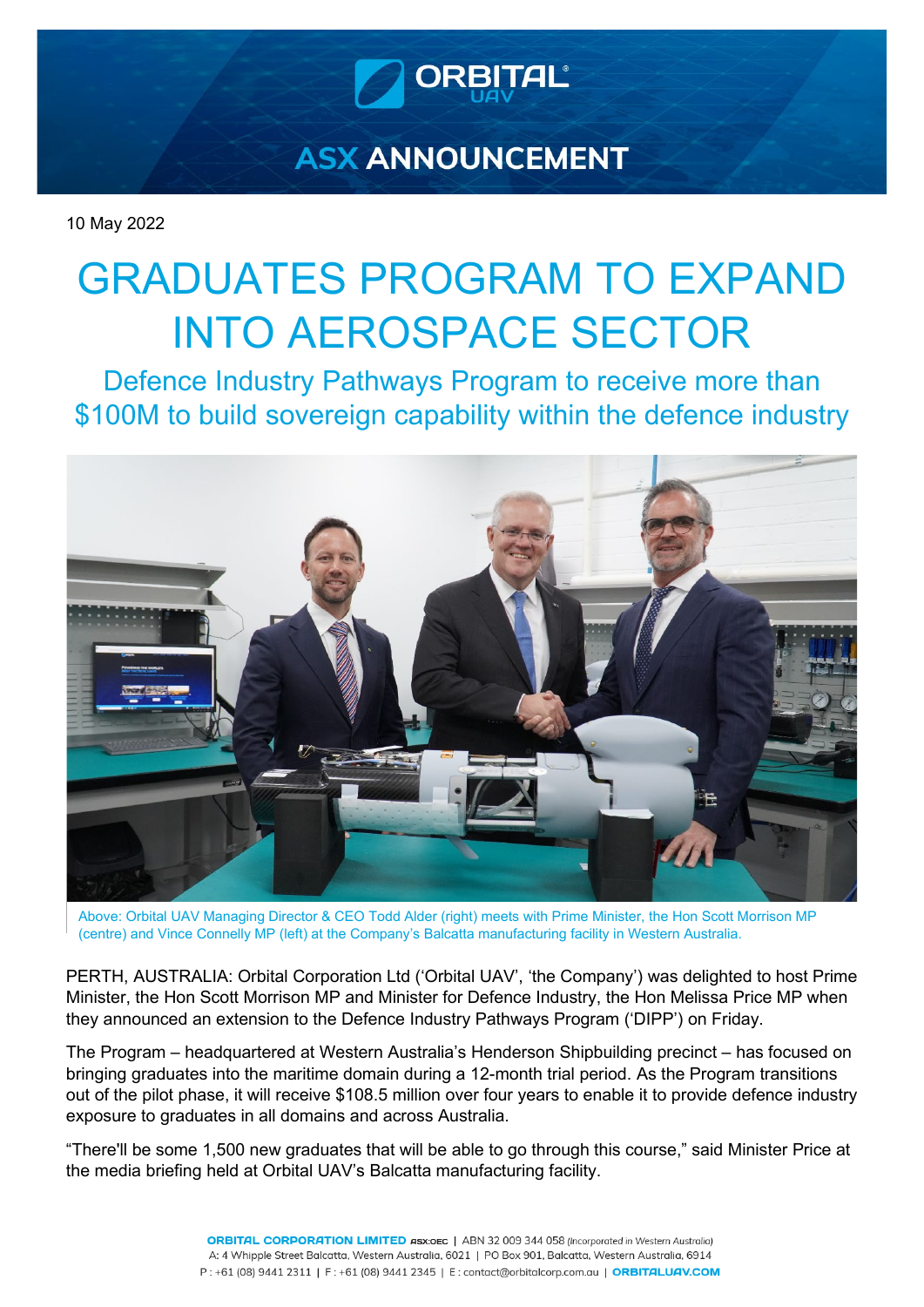

"Clearly the course here in Western Australia has been focused on the maritime domain and so this course will very easily be able to be rolled out in places like Adelaide, places like Cairns, but also will be able to adapt this course to aeronautics, for example," she said.

Ahead of the media briefing, the Prime Minister, Minister Price, Assistant Defence Minister Andrew Hastie, Senator Dean Smith and Vince Connelly MP toured the Orbital UAV facility with CEO and Managing Director Todd Alder.

"This was an opportunity to demonstrate to the Prime Minister Orbital UAV's sovereign capability within the aerospace and defence sector and our potential growth opportunities in the uncrewed domain," said Mr Alder. "Our Australian-owned technology is proven 'in theatre' and has supported the continued diversification of our customer base over the past two years.

"In addition, I was delighted to showcase the talented team that will be supporting the Australian Army's LAND129 Phase 3 tactical uncrewed aerial system, via our customer Insitu Pacific," said Mr Alder.

## Indo Pacific 2022

Orbital UAV's sovereign capability will be on show at this week's Indo Pacific 2022 International Maritime Exposition in Sydney (10-12 May).

The Company is one of 20 Western Australian companies selected to participate on the Defence West stand.

"Western Australia is home to some of the world's most innovative suppliers to the global defence industry. The Indo Pacific 2022 International Maritime Exposition provides the perfect platform to demonstrate these capabilities to an international audience," said WA Minister for Defence Industry, the Hon Paul Papalia CSC MLA in a media statement.

-ENDS-

# CONTACTS

**CEO & Managing Director Communications Manager Tel:** +61 8 9441 2311 **Tel**: +61 8 9441 2165 **Email:** [contact@orbitalcorp.com.au](mailto:contact@orbitalcorp.com.au) **Email:** [idonabie@orbitalcorp.com.au](mailto:idonabie@orbitalcorp.com.au)

Announcement authorised by: For further information, contact:

# Todd Alder **Ian Donabie**

### About Orbital UAV

Orbital UAV provides integrated propulsion systems and flight critical components for tactical unmanned aerial vehicles (UAVs). Our design thinking and patented technology enable us to meet the long endurance and high reliability requirements of the UAV market. We have offices in Australia and the United States to serve our prestigious client base.

### Forward-looking statements

*This release includes forward-looking statements that involve risks and uncertainties. These forward-looking statements are based upon management's expectations and beliefs concerning future events. Forward-looking statements are necessarily subject to risks, uncertainties and other factors, many of which are outside the control of the Company that could cause actual results to differ materially from such statements. Actual results and events may differ significantly from those projected in the forward-looking statements as a result of a number of factors including, but not limited to, those detailed from time to time in the Company's Annual Reports. The Company makes no undertaking to subsequently update or revise the forward-looking statements made in this release to reflect events or circumstances after the date of this release.*

Follow us: